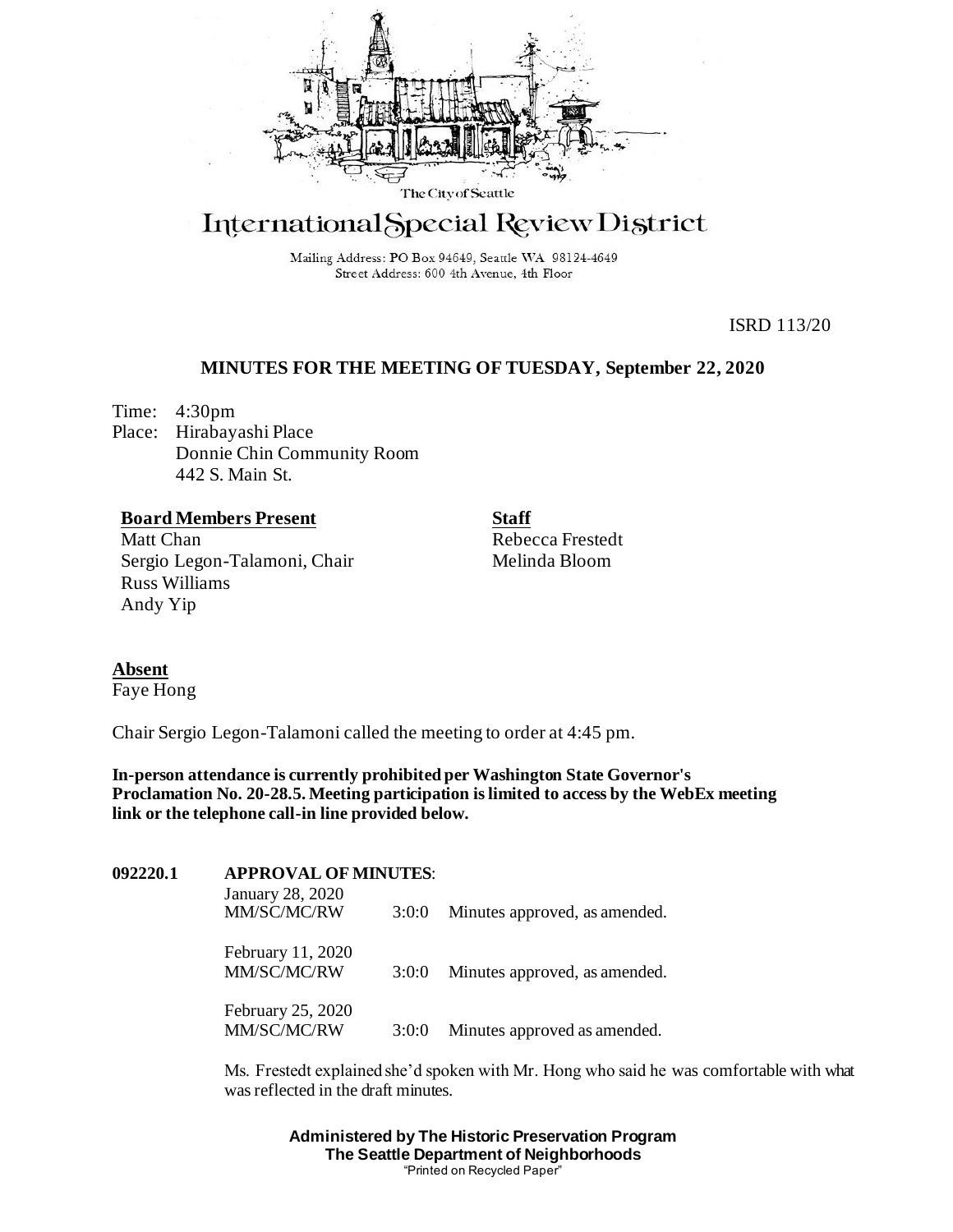#### **092220.2 PUBLIC COMMENT**

There was no public comment.

#### **092220.3 STAFF REPORT**

092220.31 Ms. Frestedt provided an update on the confirmation of two new Board members. She said Tanya Woo and Matt Fujimoto were supposed to have been on City Council agenda yesterday, but she was notified they were not included in that agenda. She anticipated that they would be appointed at the September 29, 2020 meeting. She said Ms. Woo and Mr. Fujimoto are in attendance at this meeting to listen in.

> Ms. Frestedt said that each year board member election is held the third Tuesday in November per procedures. She noted the inability to hold in-person election this year due to COVID restrictions. She said she didn't know when we would enter Stage 4, when it would be legal to congregate. She noted the high voter turnout the last couple years and said last year it was over 200. She requested feedback on postponing the election until a recommended time frame and on amending procedures to address it.

> She said under the Administrative Code 102228 there is the ability to amend procedures that would allow postponement of election. She said a clause could be included that would allow postponement of election to Phase 4, including time for staff to do outreach and public notification.

Mr. Chan asked what this would mean for terms that are expiring.

Ms. Frestedt said that two seats that would be on ballot are positions 3 (Ms. Woo), and 5 (Mr. Yip). She said under the administrative code they would continue to serve until an election is held.

Mr. Legon Talamoni said he echoed Mr. Chan's questions and said he had no concern about vacancies.

Ms. Frestedt said that if an individual did not want to continue the board would end up with a vacancy.

Mr. Legon-Talamoni supported postponement of election in alignment with Governor and Mayor's guidance regarding COVID. He said his only concern was that enough time be allowed for prospective candidates and public to know about election.

Ms. Frestedt said she has an election plan that she works from, with specified timelines. She said she would execute a work plan adhering to the same dates.

Mr. Chan said since there will be a delay, the board should look at procedures and revise them to avoid what happened at last election.

Ms. Frestedt said that had been her intention prior to COVID and she has been hearing from the community that it is needed.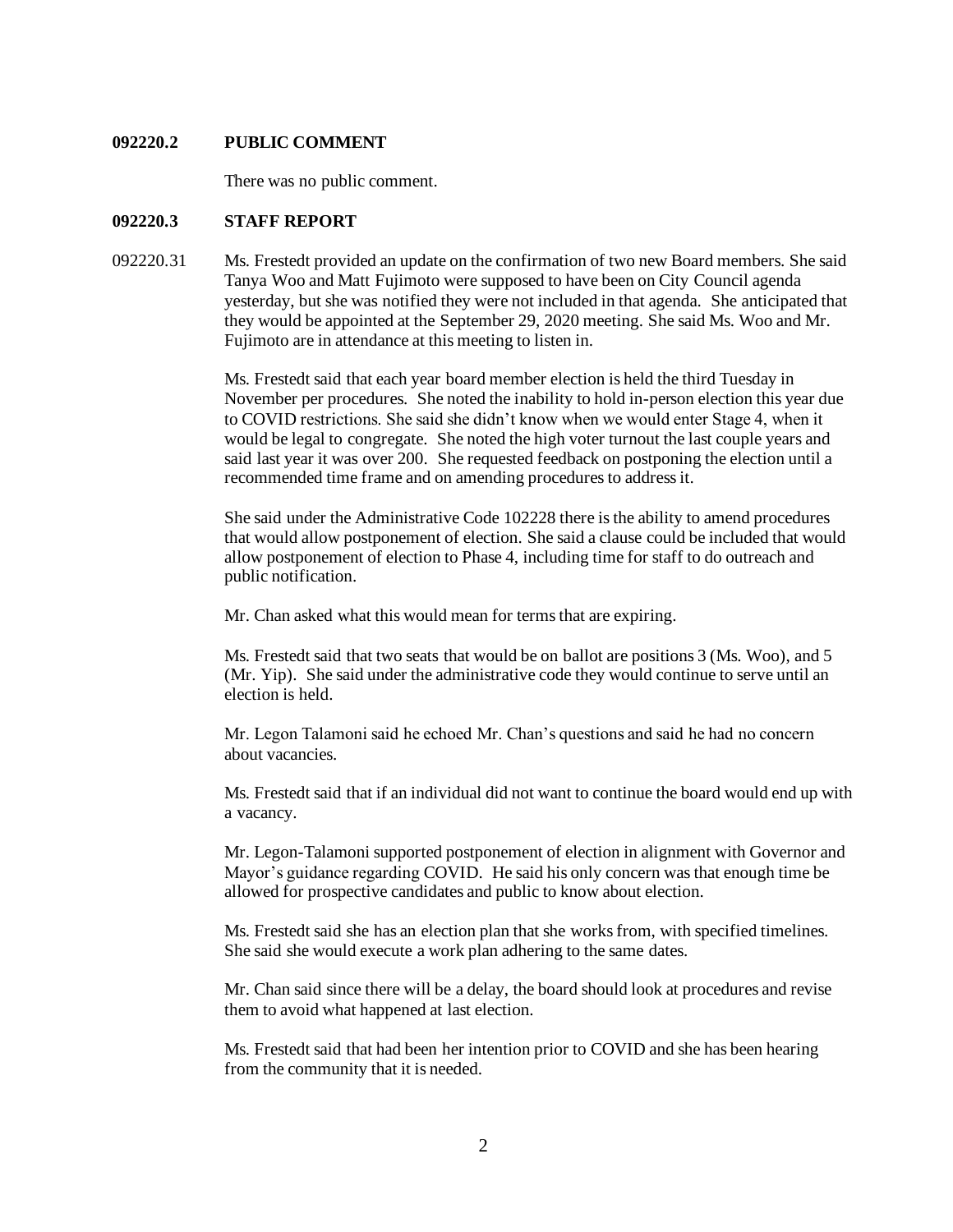Mr. Williams wanted to clarify that community as a whole would have input or consideration in how things move forward. He said more descriptive language may be needed with City Attorney's Office help. He said it should be consistent across all boards.

Ms. Frestedt said only one other board, Ballard Avenue Landmark District, has elections; that election is postponed as well.

*Mr. Yip joined the meeting at 5:12 pm.*

Ms. Frestedt briefed Mr. Yip on discussion, election postponement. She explained that board member term limits would be extended until an election could be held.

Mr. Legon-Talamoni invited board input.

Mr. Yip said he supported postponement. He noted other boards are doing extensions until safe elections can be held in Phase 4.

Ms. Frestedt suggested if postponement is supported, waiting until after Phase 4 and execute work plan as with any other year. She said she usually starts in late August getting documents and materials together. She said that ideally the election will be held next year as planned based on what happens.

Mr. Legon-Talamoni asked if voting by mail has been explored.

Mr. Frestedt said alternate ways of casting ballots has been suggested but would need discussion with community. She said consultation with the City Attorney's Office would have to occur before we could determine that.

Ms. Woo asked if community will be notified if election postponed.

Ms. Frestedt said yes, via media release.

Mr. Legon-Talamoni supported postponement of election. He said there is not enough information on current procedures to give a timeline after entering Phase 4.

Mr. Chan said to maintain the structure of the election work plan and timeline once Phase 4 is reached. He said the priority should be to secure the process for voting especially given the number of high-profile projects. He said to be diligent that community as a whole is represented fairly.

Ms. Frestedt appreciated board input.

Mr. Williams said he echoed what others have said thus far and it is important for the community to have an opportunity to voice opinion and concerns.

Mr. Fujimoto provided public comment, as an attendee. He said he supported the proposal to extend duration of board positions per process noted.

Ms. Woo commented as an attendee. She noted the demographics of the CID and said any other alternative is not as safe. She noted intent to run for board seat; this is the best course of action.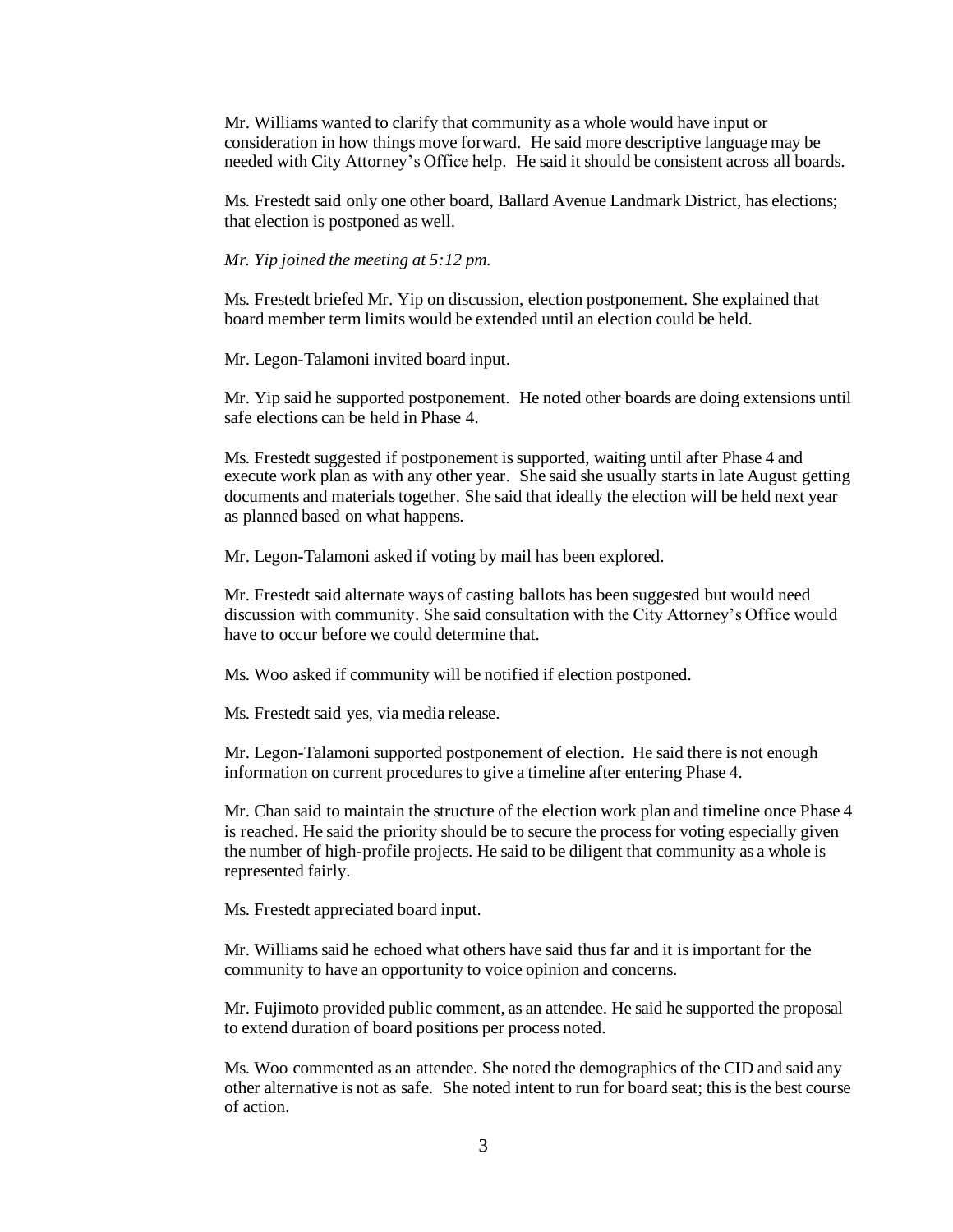Ms. Frestedt noted public comment and said that seated Board members could take action. She said Mr. Hong had a conflicting appointment and that she would follow up with him so he could provide input.

Discussion ensued about motion wording.

Action: I move to delay the election until Phase 4 and it is deemed safe to conduct electionsin person; once that happens all the standard timelines in place to conduct election would begin at that point.

#### MM/SC/MC/AY 4:0:0 Motion carried.

Ms. Frestedt asked if there was a motion to direct staff and the Departments of Neighborhoods Director to amend election procedures to include clause that postpone election in event of emergency declaration or natural disaster.

Action: I move to direct Staff and the Departments of Neighborhoods Director to amend election procedures to include a clause that postpones an election in event of force majeure, Act of God, emergency declaration.

#### MM/SC/SLT/MC

Mr. Legon Talamoni amended his motion to include Staff amend procedures on ISRD election to include a clause that allows postponement given government or municipal recommendation about emergency health hazards as we are currently in.

Mr. Chan seconded.

MM/SC/SLT/MC 4:0:0 Motion carried.

Ms. Frestedt said that in terms of wording she will work with City Attorney office, Staff and DON Director to make sure to address natural disaster or emergency declaration as we have now to make sure it is fair and comprehensive to the community as well.

Mr. Chan asked if it is possible to get briefing on how the City's Mandatory Housing Affordability (MHA) policy is being applied in the CID. He said that some information presented by applicants to the Board is ambiguous and asked if one requirement overrides the other. He said he would like information on how MHA impacts mass and scale.

Ms. Frestedt said she will get information on zoning allowance and how MHA affects that and will share with board. She said that MHA does not override ISRD standards and rules. She said where there is development of high rise projects, the Board considers how the proposal relatesto surrounding context and how new construction isintegrated into the district, based on the code and standards for the district.

Mr. Williams asked for an update on adoption of Guidelines.

Ms. Frestedt said the Guidelines are part of that and will provide the board more additional tools to help. She said this highlights the importance of picking that up again. She said